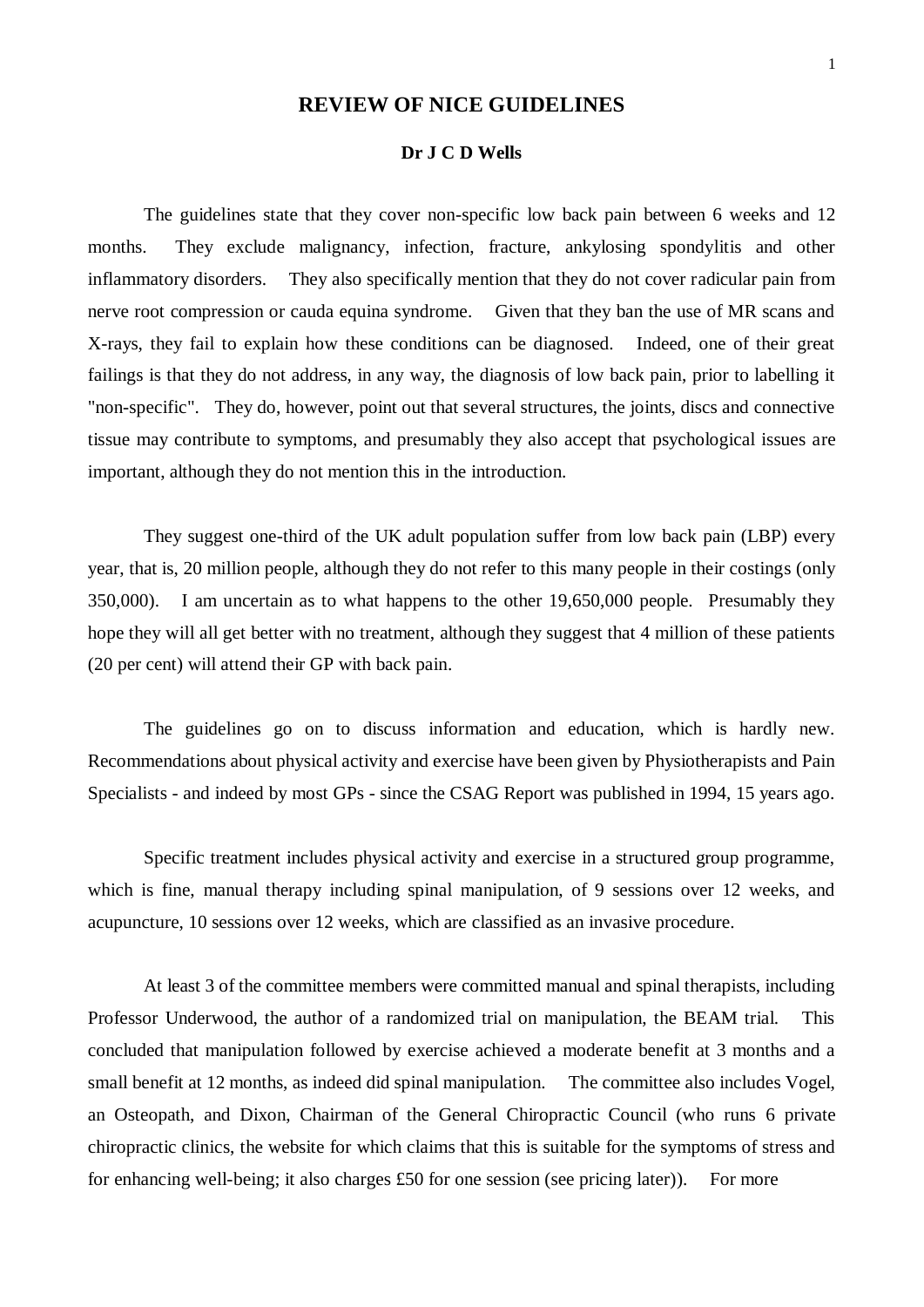information on this, look at http://www.dcscience.net/?he=1542.

Reviews of acupuncture and manual therapy, including manipulation, have shown that there is evidence that they produce initial pain relief, but very scant evidence that there is any long-term relief\* (references here). I was involved in setting up the first acupuncture treatments available in the NHS at The Walton Centre in 1982, and have written papers about its efficacy. I think it is a useful analgesic, but its effect is mild. The Chinese think we are quite strange in advocating a treatment every week; if you were in China, you would have 3 treatments a day. They recognise that acupuncture has a short-term benefit and needs to be repeated regularly. They would think 9 or 10 treatments over 12 weeks to be as strange as us giving someone an anti-hypertensive once every week for 10 weeks and then expecting the blood pressure to drop. However, certainly it is a reasonable form of analgesia, although there is absolutely no evidence to suggest that it reduces distress or disability, and indeed all of the trials reviewed by the NICE committee indicated this.

All of the independent evidence on manual therapy indicates the same thing. There is some initial benefit. There is very little benefit at 1 year. Thus the 3 main treatments offered would produce some mild to moderate analgesia, and indeed this is no bad thing. It is unclear, however, where all of the therapists will be found who are available to produce at least 7 times the present amount of treatment via these therapies (see NICE costings).

The guidelines point out that another of these options should be used if the chosen treatment does not result in satisfactory improvement, and also that combined physical and psychological treatment programmes (ie, Pain Management Programmes, PMPs) should be considered for ALL of those who have received one less intensive treatment and have high degrees of disability or significant psychological distress. In the pricing section, they estimate that this will require an increase of facilities so that 3,500 patients can be treated instead of 1,000 at present (again see comments on pricing). This is not many treatments for the 20 million sufferers, of whom we can estimate that at least 2 million will have significant long-term disability and psychological distress (in fact, if someone has back pain for a whole year it would be a little bit odd if they did not have significant psychological distress).

The ignorance of the committee continues in their suggestion of referral for surgery. This is only for "people who have completed an optimal package of care", including a Pain Management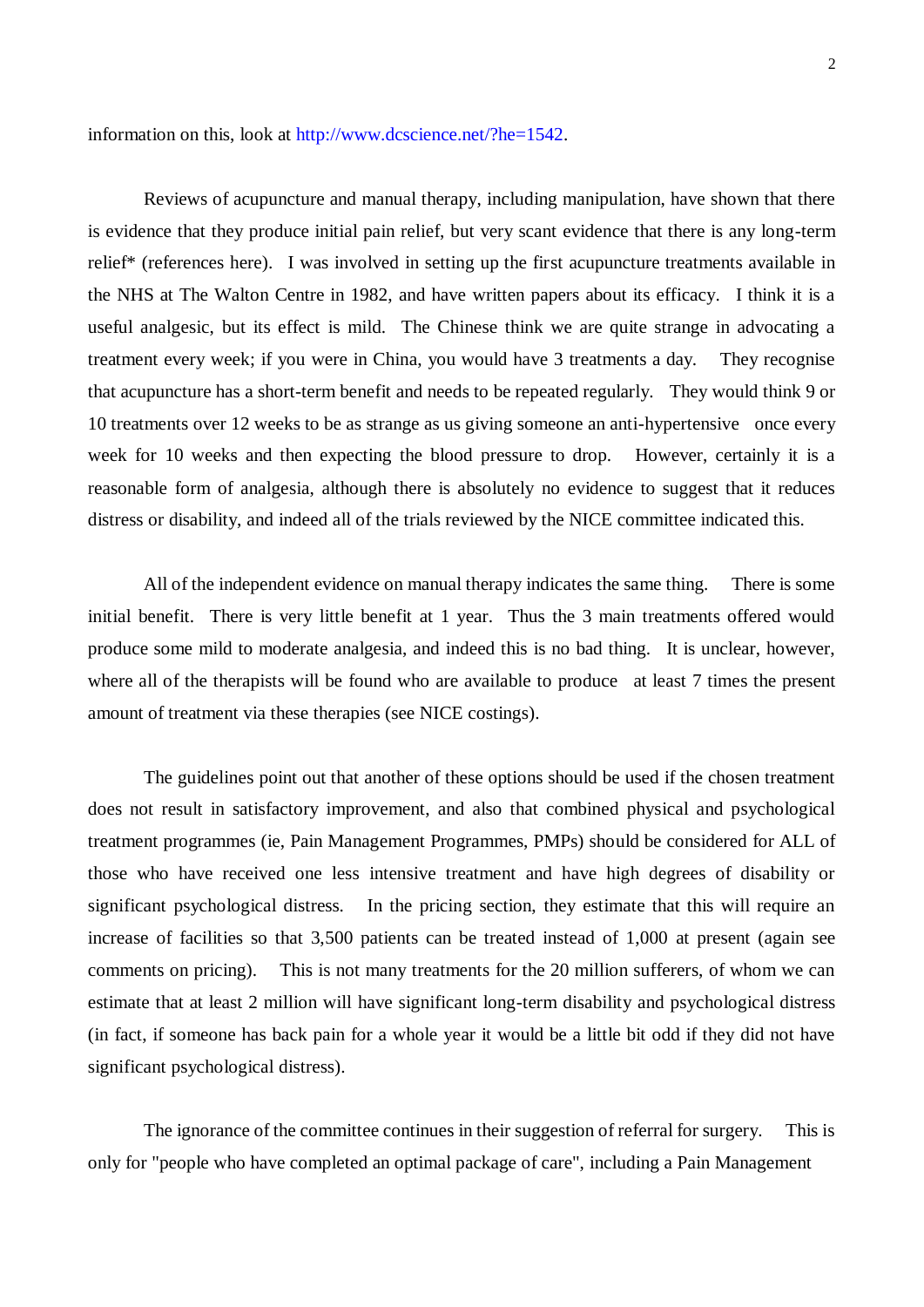Programme (PMP). This is the absolute antithesis of selection for PMPs. They are only offered when there is no further treatment contemplated. The purpose of this is to stop patients not engaging in the Programme. For instance, if someone attends a Programme, knowing that if it fails they will then have a spinal fusion which will fix them, they may not concentrate on the aims of the Programme, self-help, coping skills and exercise. The Programme is offered on the assumption that there is no further effective treatment.

I set up the first PMP in the UK, at The Walton Centre, in 1983. The Programme is still running and we know that it helps significantly about half of the people who attend. Unfortunately this means that it doesn't help the other half - but mainly this is because these people have such major psychological burdens, or secondary issues, that they are beyond redemption. It doesn't mean that they are suitable candidates for spinal surgery! Indeed, and of course, if there is a problem which requires spinal surgery, this should be diagnosed early at about 6-12 weeks, and this treatment should be given, rather than waste precious resources in pushing them through a Pain Management Programme which is very expensive (again, the costings of the Programmes have been greatly underestimated) and unlikely to work against a background of spinal instability.

The guidelines go on to include some useful information, for instance, pointing out that interventional physiotherapy such as laser, interferential and ultrasound do not show any benefits. In particular they also deny lumbar supports and traction, but this is not new information, it has all been addressed in the CSAG report many years earlier. However, under section 1.5.4, the guidelines blandly indicate that transcutaneous electrical nerve stimulation (TENS) should not be used.

There is as good evidence for TENS as for acupuncture. That is, it is rather weak evidence. However, TENS has 2 benefits - first of all, it is less expensive than acupuncture and secondly it is patient-administered and encourages self-reliance. Furthermore, the active mechanism by which we understand TENS works, a-beta fibre stimulation and spinal inhibition of pain, is also the same mechanism by which spinal cord stimulation is thought to be effective. Spinal cord stimulation has been recommended by NICE for failed back surgery syndrome and complex regional pain syndromes, and TENS was originally developed as a means of assessing patients for these conditions.

When we get on to the pharmacological therapies, the committee flounders. They point out that no opioids, COX2 inhibitors, tricyclic antidepressants and indeed only some non-steroidal anti-inflammatory drugs (NSAIDs) have a UK authorisation for treating low back pain. Then they recommend them anyway. They start with Paracetamol, which we know helps about 37 per cent of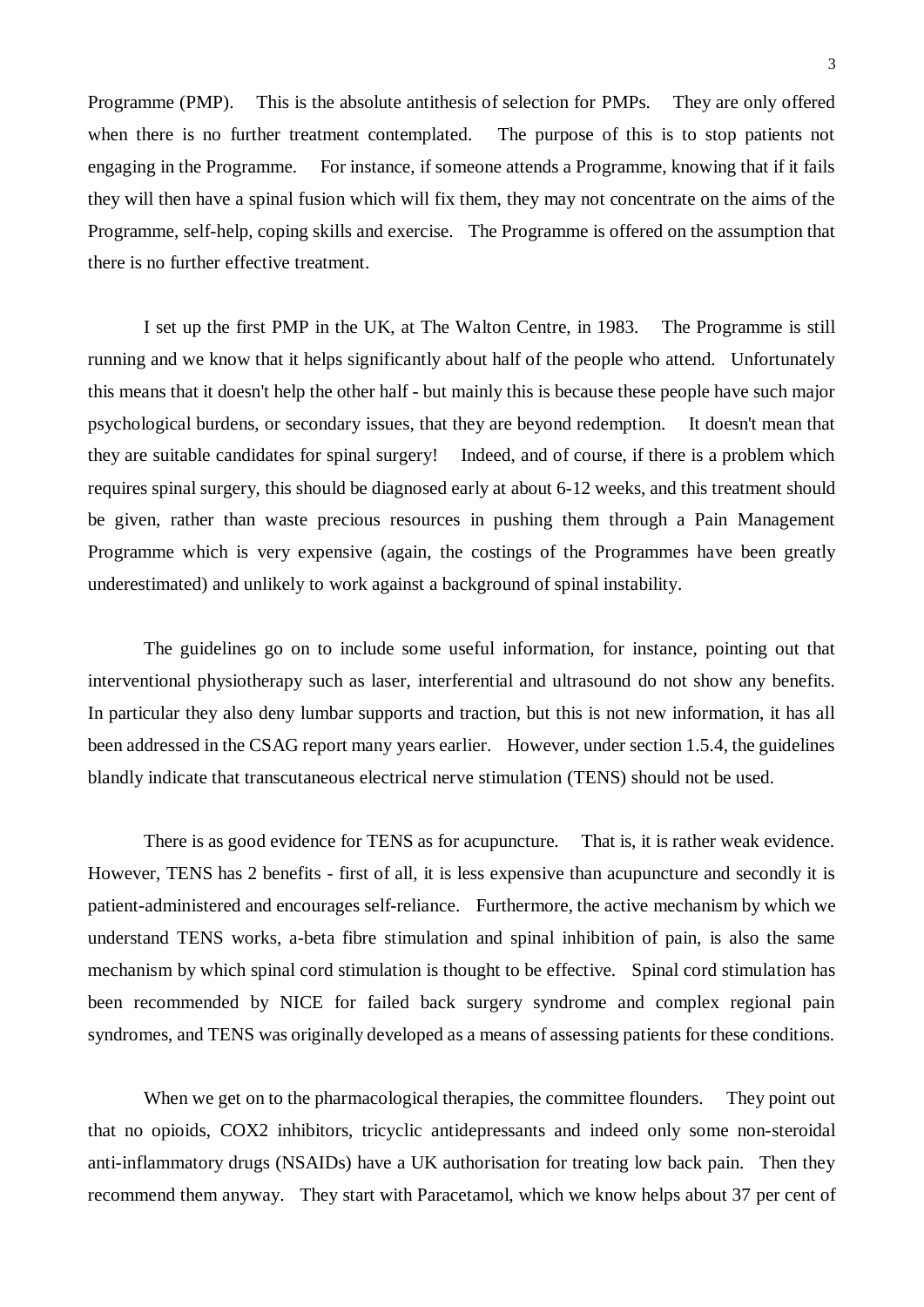patients. They go on to recommend NSAIDs and COX2 drugs, which is reasonable although not really evidence-based, and they adapt the recommendations for osteoarthritis, although there is absolutely no evidence that osteoarthritis is a cause of the low back pain they are discussing.

They recommend weak opioids even though again they accept that there is absolutely no evidence to suggest that they work. In fact the relevant section states that " *no data were available to support use of mild (* I assume weak*) opioids therefore the recommendation was made by consensus of the GDG*" So that's all right then, if there is no evidence, put in what you like.

They go on from this to recommend strong opioids, for which there is some evidence, although they do suggest referral for specialist assessment for those who require prolonged use of strong opioids, whilst at the same time pointing out that they should not be used for too long, as there is little evidence for long-term use. They don't explain how they should be stopped, and what happens then

They state that SSRIs should not be used. Given that there is no evidence for them, not a lot of evidence for tricyclics and no evidence for weak opioids, why should they pick on SSRIs in this way. Some might certainly consider them safer than Amitriptyline, albeit more expensive.

Whilst accepting that patients should have an opinion on spinal fusion, for which there is weak evidence, they feel that they should not have IDET or intradiscal radiofrequency thermocoagulation, which seems reasonable, or radiofrequency facet joint denervation, which does not seem reasonable. They only looked at 3 papers on this technique. Two out of the 3 revealed improvement in pain. Under section 4.5, they discussed invasive procedures. They said they were usually undertaken "after the condition has lasted a long time (more than 12 months)". This is of course only because Pain Clinics are so poorly resourced that patients cannot be seen before 12 months. Obviously, if a patient has a specific problem with their facet joints, which is causing pain, and simple treatments are offered and fail, the procedure could be carried out before 12 months, and before spinal fusion.

The guidelines go on to accept that there is evidence that pain arising from the facet joints can be a cause of low back pain, although they say that the role of specific therapeutic interventions remains unclear. After issuing the draft report, the committee was sent several RCTs showing the effectiveness of these treatments, but chose not to review them. They did ask that there should be development of specific criteria for patient selection, and a comparison with non-invasive therapies, and this does seem appropriate in the longer term, although who knows who will fund this!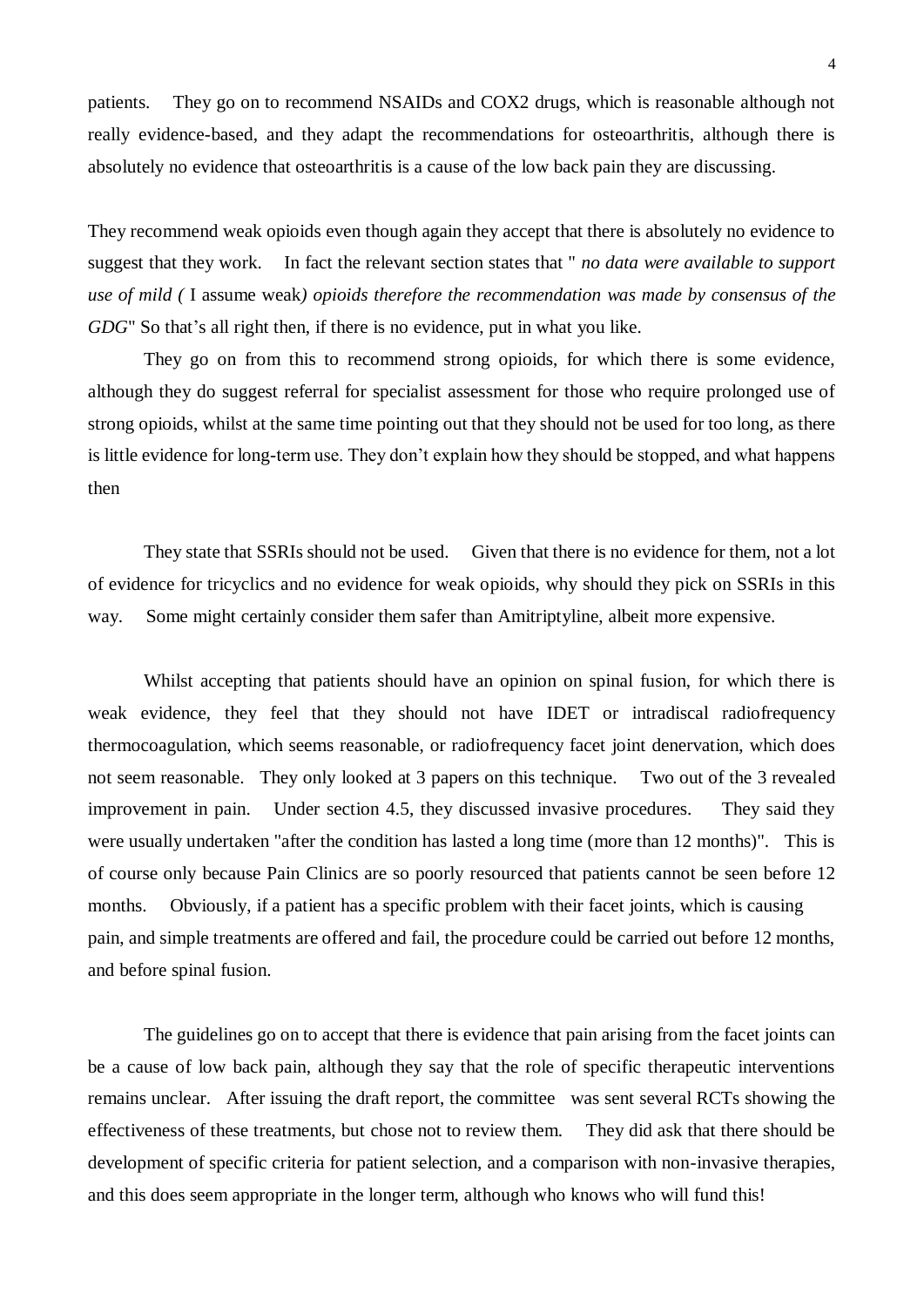Looking at the committee, there appear to be 2 GPs, (one a great advocate of manipulations) a Rheumatologist (Walsh) who has a special interest, and indeed is Chair of the Pain Management Programmes Special Interest Group (SIG) of The Pain Society, 2 Physiotherapists who have always advocated exercise programmes, ( one of whom is anti MR, and a friend of the Osteopath, speaking at the meeting on manipulation he chaired last year) a Chiropractor, an Osteopath (doing research with the GP), a spinal surgeon, a nurse, 2 patient representatives, a Health and Safety specialist and a Consultant Psychologist at Halton and St Helens; an Acupuncturist and an Occupational Therapist were co-opted on to attend meetings at which their expertise was required so that they could give evidence about their field.

 Nobody was co-opted on to explain about drugs, TENS or interventional procedures. The abysmal ignorance of the committee is reflected in the poor overall advice. So if you have a committee with special interests in Exercise, Manipulation, PMP's, and Surgery, and you call an expert on Acupuncture, you get advice to use Exercise, Manipulation, Acupuncture, PMP's and Surgery. Amazing . But hardly unbiased. I wonder why and how this group were selected, bias toward manipulation perhaps? Perhaps we should be told.

# **Costings**

The costs report assumes 350,000 patients will require treatment per year. The guidelines assume that 20 million people will have back pain per year. What happens to the other 19,650,000?

 Let us assume that of those 20 million people who get back pain, the majority get better quickly or have got only mild pain (90 per cent). That still leaves 2 million requiring treatment. So their figures may be out by a six-fold amount !

Even taking their figures, they only price in one treatment. Exercise programme treatments will increase by 35,000 to 70,000, acupuncture will increase by 17,500 to 122,500 and manual therapy by 17,500 to 122,500, of the 350,000 patients they envisage will require treatment (remember that 4 million will be seeing their GP with back pain, there is no advice on how the GP will reduce this amount of patients down to the lucky less than 10 per cent who will get treatment).

We also know that these 3 treatments, however helpful they are, do not cure. Some of the patients will improve in any case, and maybe a few more will with the analgesia provided by acupuncture and possibly by manipulation therapy. The guidelines state that more than one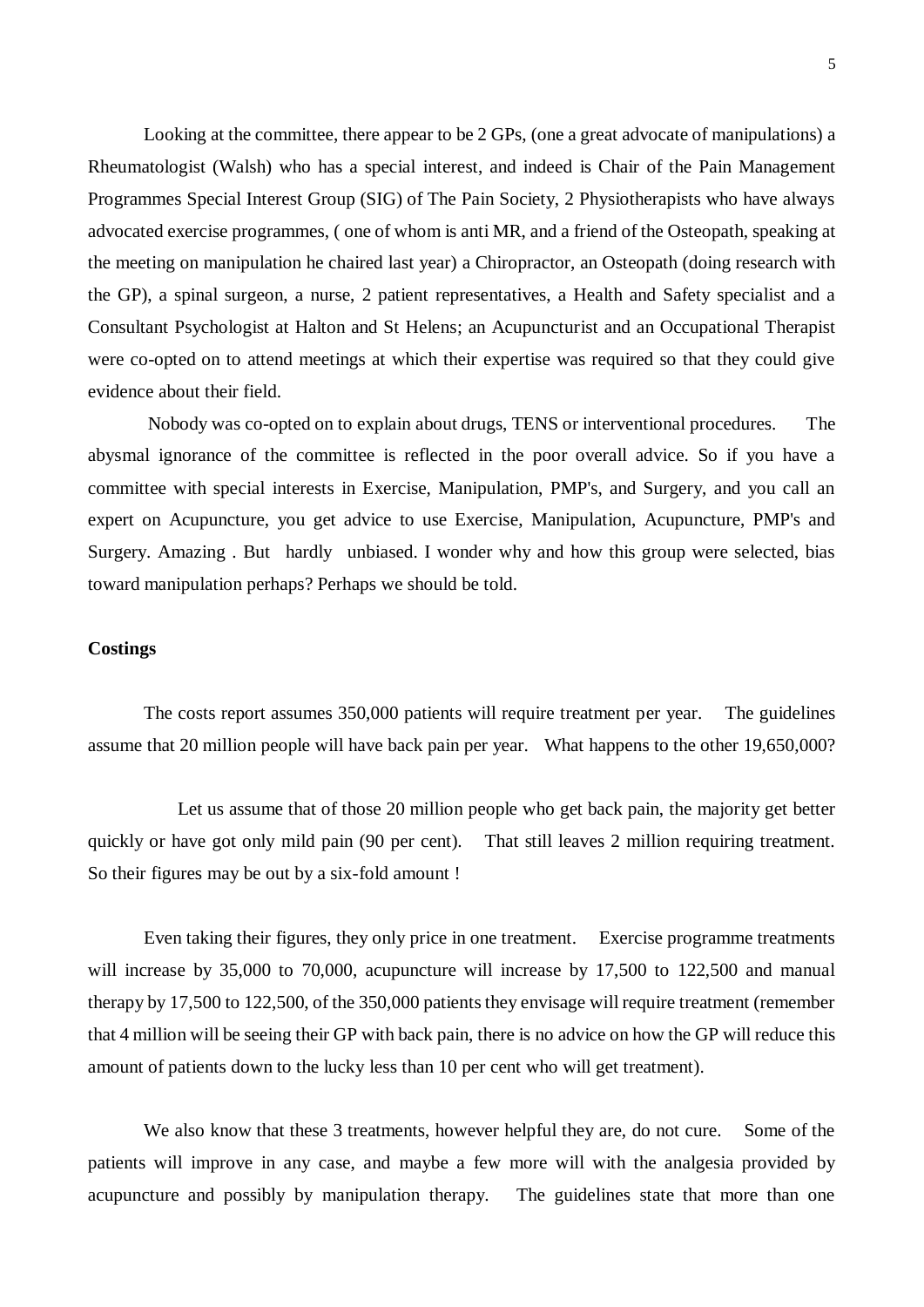treatment will be needed, even though this is not priced in. Using the low figures suggested, one could assume 350,000 patients at 6 weeks, 250,000 at 3 months, 150,000 at 6 months, 100,000 at 9 months and 70,000 at 12 months. Of those at 3 months, all will have had an initial treatment, so 150,000 further treatments need to be provided. At 6 months, a further 75,000 treatments will be needed.

So the likely increase in patients treated by exercise therapy will be from 35,000 to 120,000, from acupuncture will be 17,500 to 225,000 and from manipulation therapy will be from 17,500 to 215,000.

The costings report states that at present there are 1,000 places a year available on PMPs. They estimate that this will need to go up to 3,000 places a year (they have not said how that will happen!) This is 1 per cent of patients. And yet ALL of those patients with disability or significant psychological distress should go on them. That is more likely to be 35,000 (10 per cent of the total). Let's assume 35,000, if it were possible, and let's assume that half of those patients fail and are offered spinal surgery. Let's assume that the Surgeons only take one-fifth of those, that is 7,000. Let's assume that half of those fail, that is 3,500 spinal cord stimulators. I am not sure of the costs of spinal surgery, what is done now. Spinal cord stimulation costs £15,000 per patient. £50 million more to fund.

In the cost savings section, NICE assume that 95 per cent of all interventions will stop. This includes interventions for spondylosis and intravertebral disc prolapse, which were specifically excluded at the beginning of the guidelines (page 4) as specific causes of low back pain. So the savings of £33,000,000 on injections per year is false. Even if the interventions that we know and value are excluded, for instance, facet joint radiofrequency (saving 1.5 million ) and half of the rest (saving £16,000,000) it still doesn't pay for the other treatments.

Again the estimation is that  $£11,800,000$  million will be saved in MR scans. However, the whole point of an MR scan is to diagnose a specific intravertebral disc displacement and therefore these will have to be done in order to implement the guidelines. So once again we have very false costings.

Also in the guidelines on costings, there is the statement that the NHS cost of treatment for low back pain is a thousand million  $(\text{\textsterling}1,000,000,000)$  per year. It is interesting to reflect that injection therapy only accounts for 3.5 per cent of this. Where does the rest of the money go?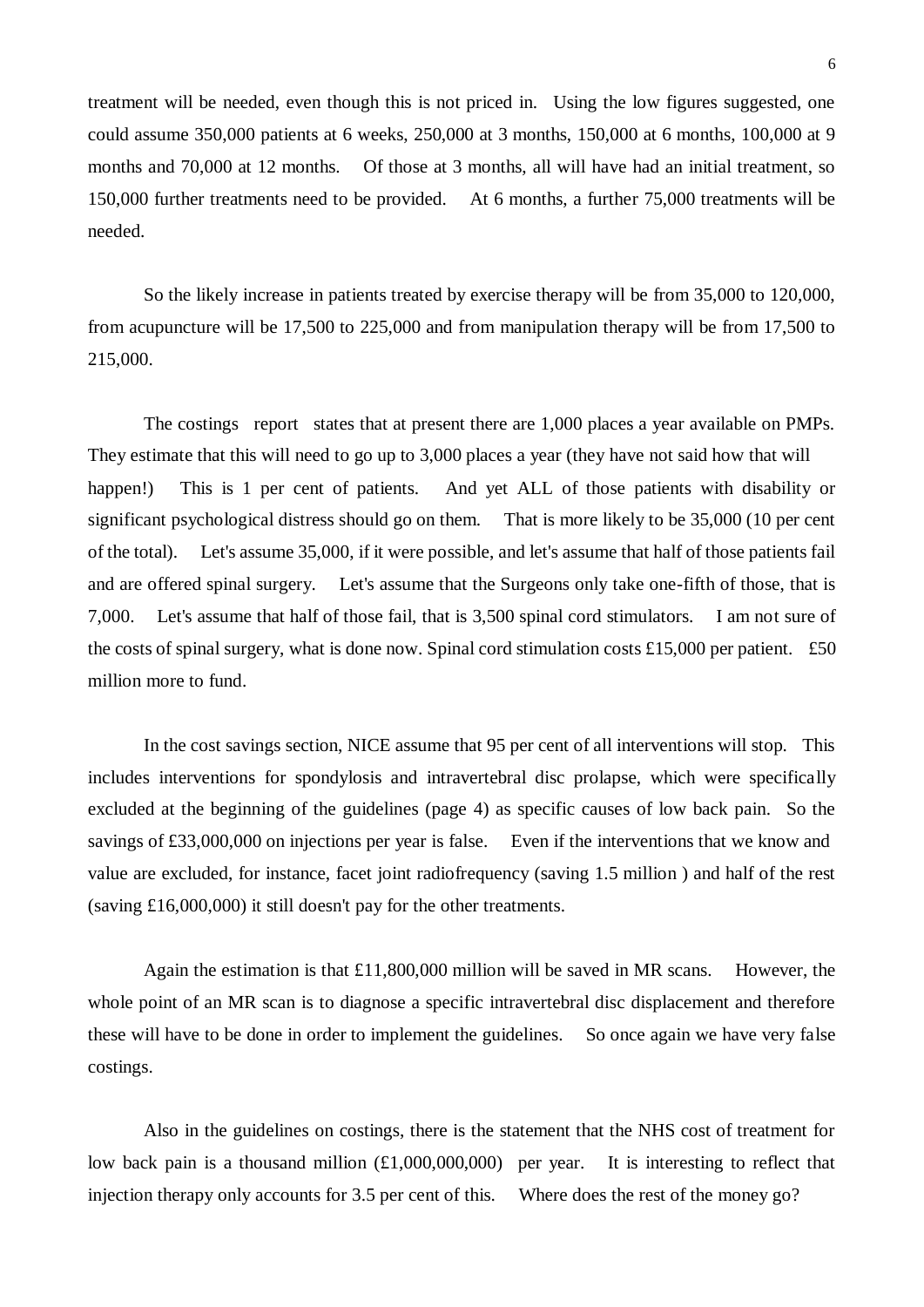### **Table: Additional Costings**

| 120,000 patients having structured exercise at £24 per head, plus   | £ 2,880,000 |
|---------------------------------------------------------------------|-------------|
| $207,500$ extra acupuncture courses (8.6 sessions, at £25 per head) | £44,612,000 |

197,500 extra manipulation courses at £25 per head, 6.5 sessions (excluding an initial £45 consultation)  $£32,093,000$ 

The funding for Pain Management Programmes is underestimated. The Walton Centre charges £2,500 for initial assessment and then £6,500 for the Programme. Hope Hospital charge even more (I believe in excess of £10,000). Assume an average of £8,500 rather than £4,000.

The total requirement is likely to be 35,000 patients at a cost of £8,500, equals £297,000,000.

So the total cost of implementing the guidelines properly equals in excess of £424,000,000. The total savings would amount to £17,500,000 if all of the denied interventions were removed from the equation. That would ensure that 33,000 patients a year, at present adequately treated with injections, will now go on to suffer with pain and psychological distress, meaning they would need Pain Management Programmes.

One really upsetting thing about the guidelines is that they go on about patient choice, and then deny it. It seems millions will get no treatment, and some will be denied treatment that really might work. Perhaps patients should be asked if they would prefer 9 manipulation sessions, followed by 7 acupuncture sessions, OR one single injection from a pain specialist (similar costings), not both, and they could decide what they wanted, rather than the decision forced on them by a vested interest group, some of whom will derive financial benefit from the guidelines.

I am a Specialist in Pain Management, who has worked both as a GP and an Anaesthetist. At the time I started work at The Walton Centre, in 1979, we were just developing the use of acupuncture and we were the first NHS clinic to offer this regularly for patients with chronic pain.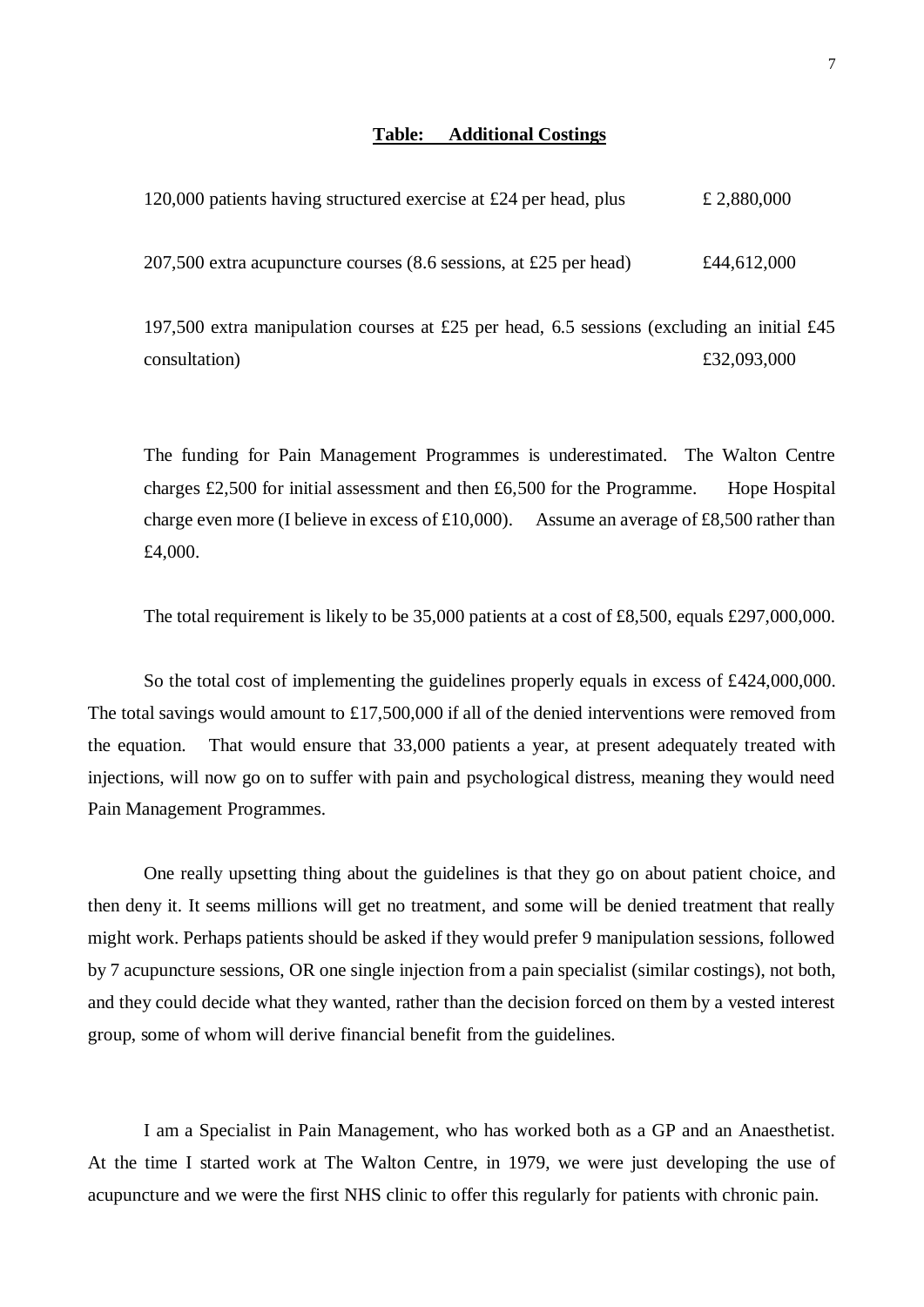At this time I worked with an Osteopath in the clinic, and fought for his sessions to continue I also set up, in 1983, the first Pain Management Programme in the UK, which has been running continously for the last 26 years. There are now 2 of these Programmes; one is a 100 hour programme, as described in the NICE report and one is a shorter course for selected patients. In order to attend either course, the patient is seen for assessment, which costs £ 2500. About 10 per cent of patients are turned down, about 30 per cent go on to the short-form course and 60 per cent go on to attend the longer course. The longer course costs £6500.

I am also an interventionist, having had proper training in techniques, and have the Fellowship of Interventional Pain Practice. I am an Honorary Member of the British Pain Society and I was also recently chosen to speak at the 1st International Course on Pain Medicine, sponsored by the International Association for the Study of Pain (IASP), on neck and low back pain. Also speaking on the programme were Professor Gerry Gebhardt, President of IASP, Dr Beverly Collett, Treasurer of IASP and Professor Troels Jensen, Immediate Past President of IASP (abstract of lecture below). I have a broad interest and 30 year experience with all treatments used for Low Back Pain. I was not asked to give evidence.

#### **Dr Chris Wells**